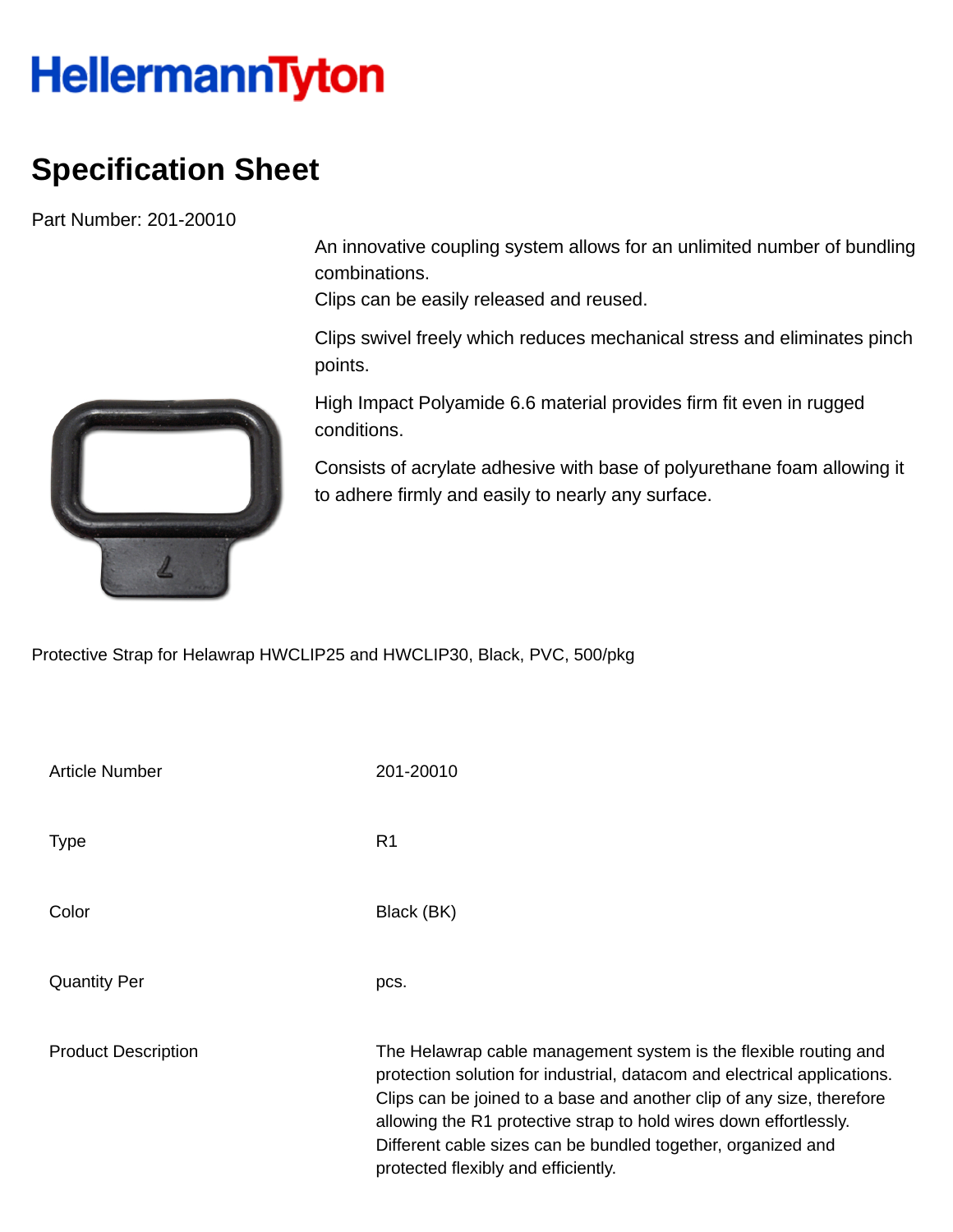| <b>Short Description</b>     | Protective Strap for Helawrap HWCLIP25 and HWCLIP30, Black,<br>PVC, 500/pkg |
|------------------------------|-----------------------------------------------------------------------------|
| <b>Global Part Name</b>      | R1-PVC-BK                                                                   |
| Length L (Imperial)          | 0.63                                                                        |
| Length L (Metric)            | 16.0                                                                        |
| <b>Fixation Method</b>       | screwable                                                                   |
| Width W (Imperial)           | 0.94                                                                        |
| Width W (Metric)             | 23.8                                                                        |
| Height H (Imperial)          | 0.13                                                                        |
| Height H (Metric)            | 3.2                                                                         |
|                              |                                                                             |
| Material                     | Flexible Polyvinyl Chloride, cadmium free (PVC)                             |
| <b>Material Shortcut</b>     | <b>PVC</b>                                                                  |
| Flammability                 | <b>UL 94 V-2</b>                                                            |
| Halogen Free                 | <b>No</b>                                                                   |
| <b>Operating Temperature</b> | -31°F to +122°F (-35°C to +50°C)                                            |